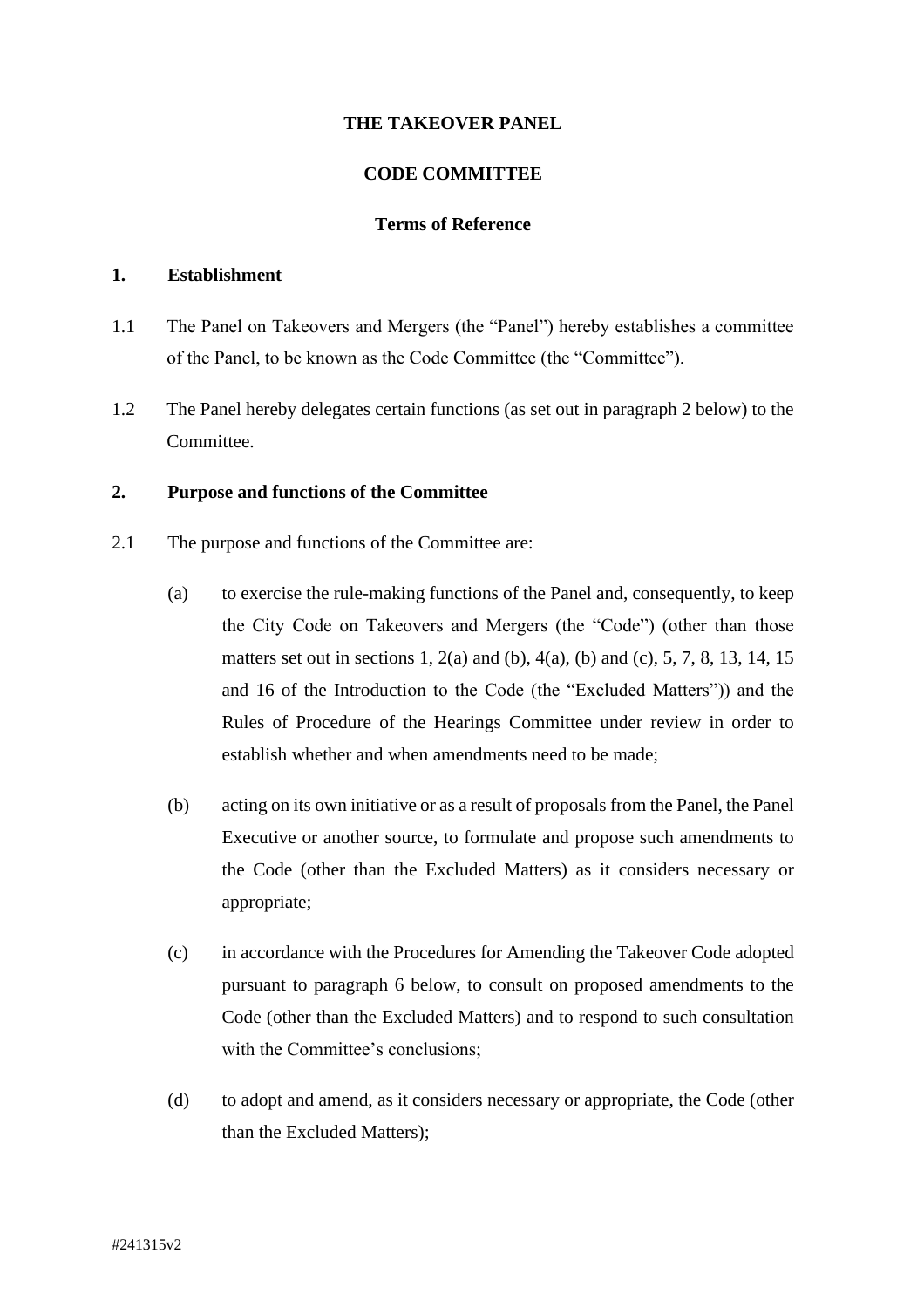- (e) in consultation with the Hearings Committee, to propose and adopt the Rules of Procedure of the Hearings Committee and to formulate, propose and consult on (in accordance with the Procedures for Amending the Takeover Code adopted pursuant to paragraph 6 below) such amendments to those Rules of Procedure as the Committee considers necessary or appropriate, to respond to such consultation with the Committee's conclusions and to amend, as it considers necessary or appropriate, those Rules of Procedure;
- (f) to undertake the formalities relating to publication and certification of rules and amendments to rules referred to at paragraph 7 below; and
- (g) to do anything that it considers necessary or expedient for the purposes of, or in connection with, its functions.
- 2.2 The Panel shall provide the Committee with such resources as it needs to carry out its functions. In performing each of the functions described above, the Committee shall liaise with and receive assistance from the Panel and the Panel Executive.
- 2.3 The Committee shall not exercise rule-making functions set out in paragraphs 2.1(a) to (g) above in respect of proposed amendments to the Excluded Matters, or in respect of rules adopted or to be adopted in relation to Panel fees or charges in accordance with relevant legislative requirements.

### **3. Composition of the Committee**

- 3.1 Membership of the Committee shall comprise those members of the Panel appointed by the Panel and designated as members of the Committee.
- 3.2 In performing their functions on the Committee, the members of the Committee shall act independently and shall exercise their own judgment as to how to perform their functions and how to vote.
- 3.3 The number of members of the Committee shall be determined by the Panel from time to time, provided that at no time shall there be more than twelve or fewer than five members of the Committee.
- 3.4 The Chair of the Committee shall be appointed by the Panel, upon the recommendation of the Nomination Committee.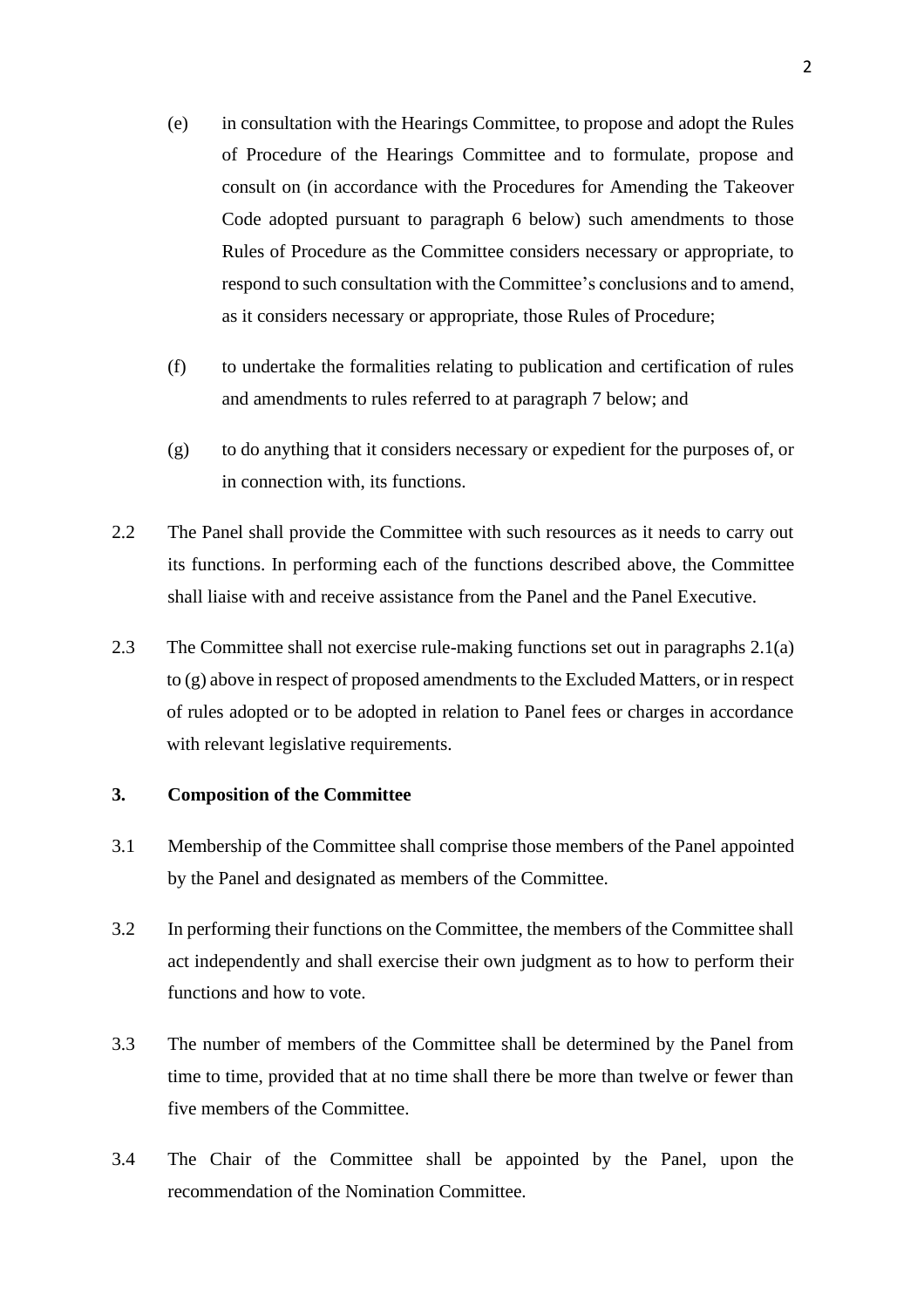- 3.5 The terms of appointment of the members of the Committee, including tenure, resignation and removal, shall be governed by the terms of their appointment to the Panel.
- 3.6 No person who is or has been a member of the Committee may simultaneously or subsequently be a member (or an alternate of a member) of the Hearings Committee or the Takeover Appeal Board. No member of the Committee may act as an officer or member of staff of the Panel in relation to any proceedings before the Hearings Committee or the Takeover Appeal Board.
- 3.7 The names of members of the Committee shall be made available on the Panel's website.
- 3.8 The validity of any acts or proceedings of the Committee shall not be affected by any vacancy among the membership of the Committee or by any defect in the appointment of any Committee member.
- 3.9 A member of the Panel Executive's permanent staff shall be appointed as the secretary of the Committee and will ensure that the Committee receives information and papers in a timely manner to enable full and proper consideration to be given to issues.

# **4. Meetings**

- 4.1 All business of the Committee shall be transacted at duly convened meetings of the Committee or by way of written resolution. Meetings may be held by telephone or audio-visual communication.
- 4.2 The Committee shall meet at least once a year and otherwise as required.
- 4.3 The Chair of the Committee may, at his or her discretion, convene meetings of the Committee at such time and in such a manner as he or she considers appropriate in order to conduct any matters that fall within its functions. Unless otherwise agreed by the Committee, notice of each meeting, confirming the venue, time and date together with an agenda of items to be discussed, shall be forwarded to each member of the Committee no later than five business days before the date of the meeting. In cases of urgency, the Chair of the Committee may convene a meeting on shorter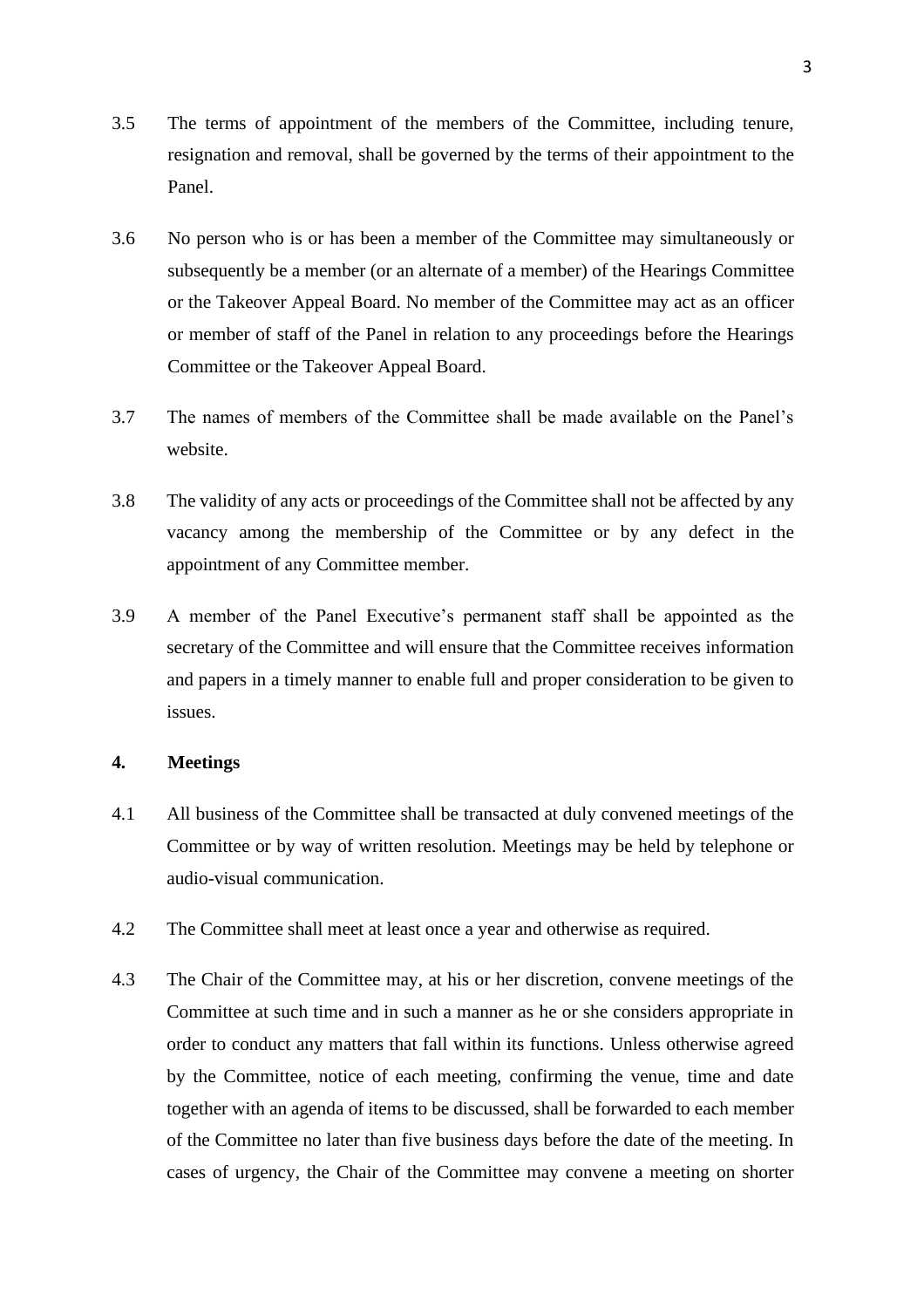notice provided that, at the start of the relevant meeting, the Committee ratifies the Chair's decision to convene the meeting on such shorter notice.

- 4.4 Any member of the Committee may request that the Chair of the Committee call a meeting of the Committee.
- 4.5 The Chair of the Committee shall determine, from time to time, the applicable procedures by which the business of the Committee shall be conducted.
- 4.6 The quorum for transaction of business at a meeting of the Committee shall be five.
- 4.7 In the absence of the Chair of the Committee, the remaining members present shall elect one of themselves to chair the meeting.
- 4.8 All decisions and resolutions of the Committee shall be made by a majority vote of those members present at a meeting of the Committee. In the event of a deadlock, the chair of the meeting shall have a casting vote.
- 4.9 A resolution or decision in writing signed or approved by letter or electronic communication by or on behalf of a majority of the members of the Committee shall be as valid and effectual as if it had been passed at a quorate meeting of the Committee duly convened and held. Any such resolution may be contained in one document or in several documents in the same terms each signed or agreed via electronic communication by one or more of the members.
- 4.10 Appropriate minutes of all meetings of the Committee, recommendations made and resolutions passed shall be kept.
- 4.11 Copies of the minutes of the meetings shall be circulated by the secretary to all members of the Committee.

## **5. Authority**

- 5.1 Without prejudice to the generality of the authority conferred upon the Committee necessary for the purpose of fulfilling its functions as set out in paragraph 2 above, the Panel confers the following authorities:
	- (a) the Committee is hereby authorised by the Panel to request any information it reasonably requires from any member of the Panel, or any officer or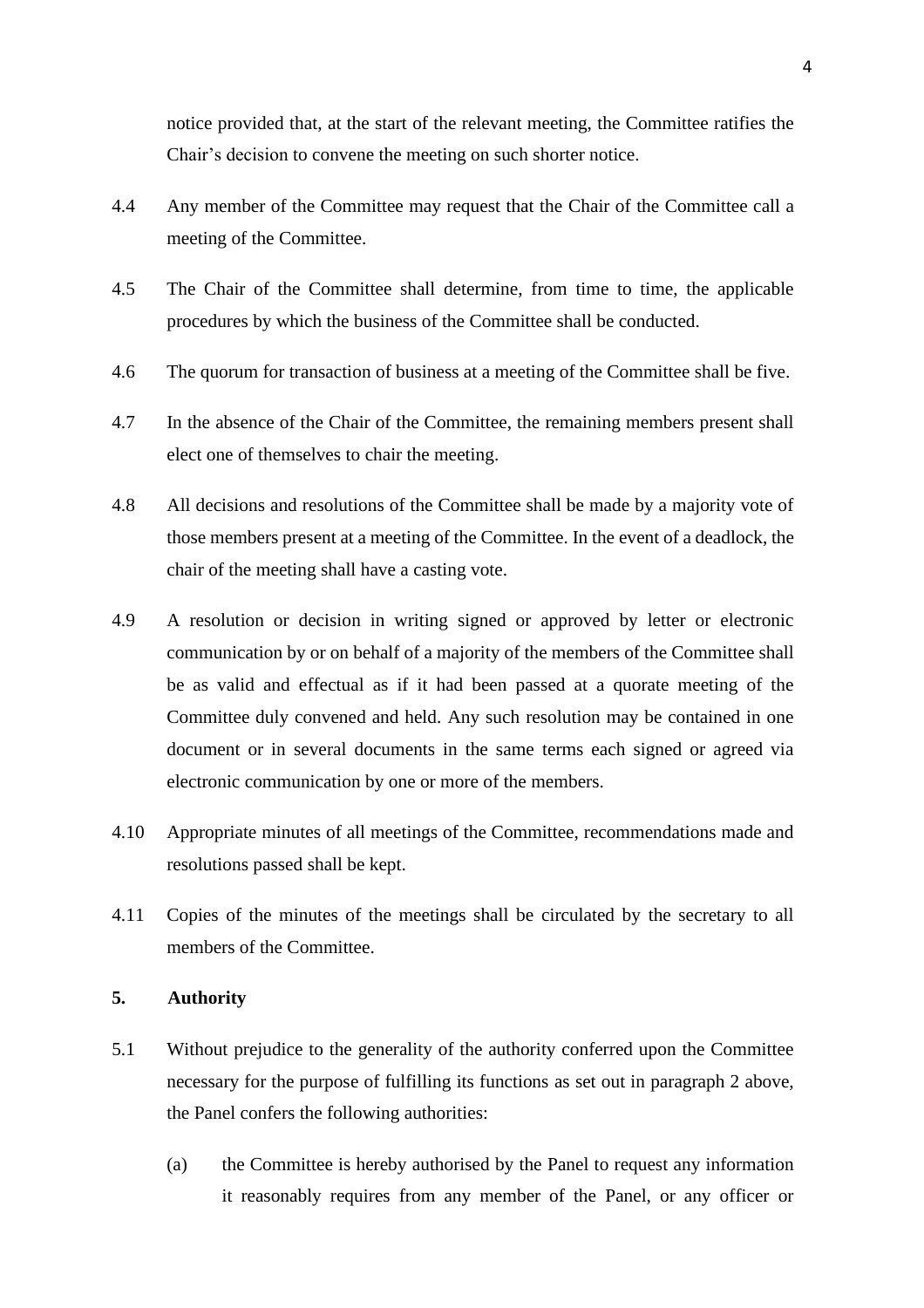employee (including secondees) of the Panel, in connection with the performance of its functions, other than information on confidential matters relating to any ongoing case, transaction or other matter;

- (b) the Committee is hereby authorised by the Panel to obtain external legal or other independent professional advice and to secure the attendance at its meetings of third parties, including members of the Panel Executive, with the relevant experience and expertise if it considers this to be necessary for the fulfilment of its functions, at the Panel's expense;
- (c) the Chair of the Committee is hereby authorised by the Panel to sign a certificate in accordance with paragraph 7.3 below in the manner prescribed in relevant legislation; and
- (d) the Committee may confer upon the Chair of the Committee the authority to act on its behalf in circumstances specified by the Committee.

#### **6. Procedures for Amending the Takeover Code**

- 6.1 The Committee shall establish and adopt procedures for the performance of its functions (the "Procedures") and may vary or amend the Procedures from time to time as it sees fit. The Committee shall follow the Procedures when considering and consulting on proposals for amendments to the Code (other than the Excluded Matters) and the Rules of Procedure of the Hearings Committee.
- 6.2 In certain exceptional cases, the Committee may consider it necessary to amend the Code on an expedited basis, for example because a particular market development appears to the Committee to require that the proposed amendment be made more quickly than the usual public consultation process would permit. In such cases, the Committee may publish the amendment with immediate effect followed in due course by a consultation seeking views on the amendment, which might be later modified or removed altogether depending on the Committee's conclusions following the consultation process.
- 6.3 Where, in the opinion of the Committee, any proposed amendment to the Code either does not materially alter the effect of the provision in question or is a consequence